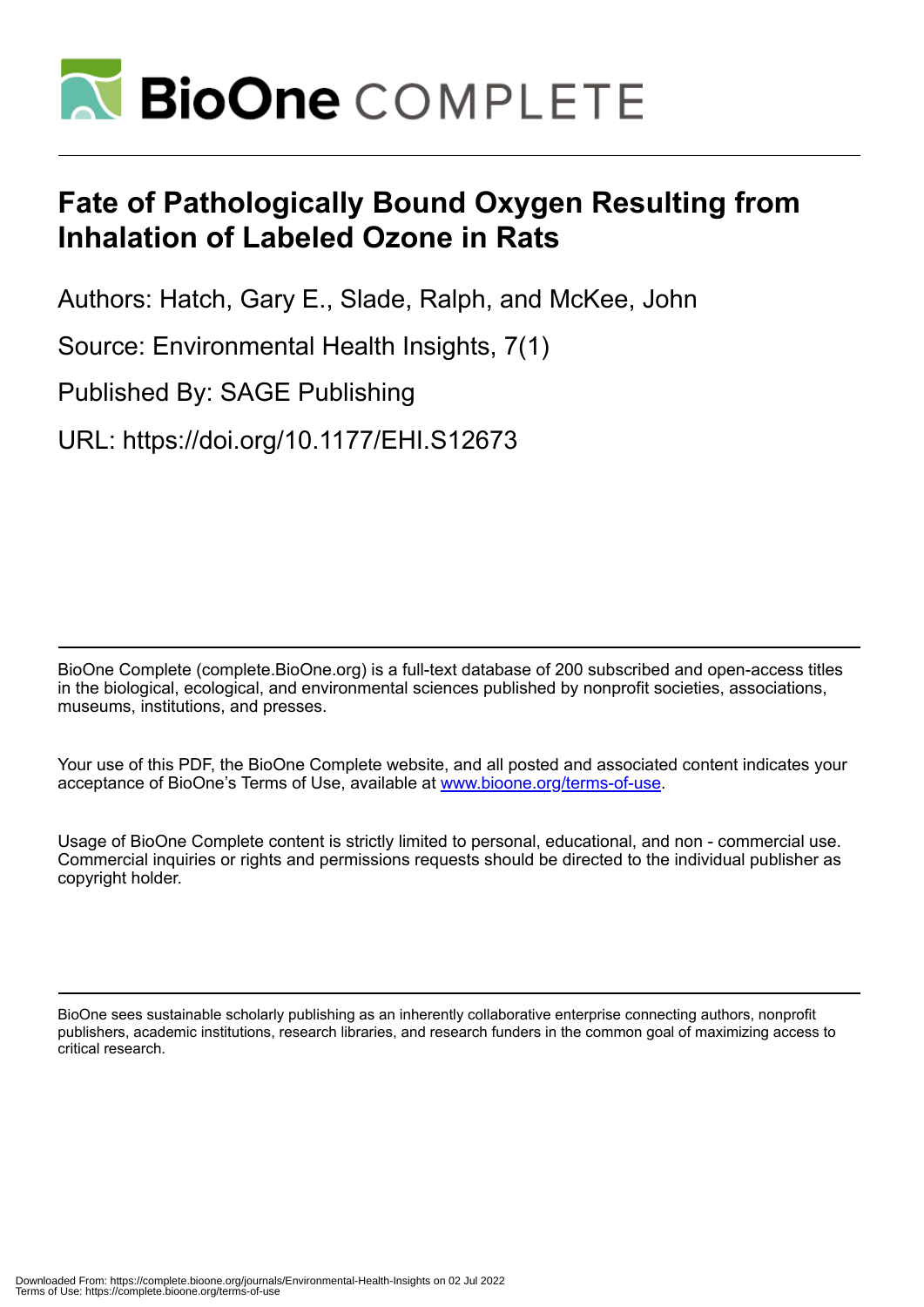# [Environmental Health Insights](http://www.la-press.com/environmental-health-insights-journal-j110)



**Open Access** Full open access to this and thousands of other papers at <http://www.la-press.com>.

ORIGINAL RESEARCH

# **Fate of Pathologically Bound Oxygen Resulting from Inhalation of Labeled Ozone in Rats**

Gary E. Hatch, Ralph Slade and John McKee

Cardiopulmonary and Immunotoxicology Branch, Environmental Public Health Division, NHEERL, US Environmental Protection Agency, Research Triangle Park, North Carolina, USA. Corresponding author email: h[atch.gary@epa.gov](mailto:hatch.gary@epa.gov)

**Abstract:** Inhaled ozone  $(O_3)$  reacts chemically with respiratory tract biomolecules where it forms covalently bound oxygen adducts. We investigated the fate of these adducts following inhalation exposure of rats to labeled ozone  $(^{18}O_3$ , 2 ppm, 6 hr or 5 ppm, 2 hr). Increased 18O was detected in blood plasma at 7 hr post exposure and was continuously present in urine for 4 days. Total 18O excreted was ~53% of the estimated amount of <sup>18</sup>O<sub>3</sub> retained by the rats during <sup>18</sup>O<sub>3</sub> exposure suggesting that only moderate recycling of the adduct material occurs. The time course of excretion, as well as properties of the excreted 18O were determined to provide guidance to future searches for urinary oxidative stress markers. These results lend plausibility to published findings that  $O_3$  inhalation could exert influences outside the lung, such as enhancement of atherosclerotic plaques.

**Keywords:** ozone, oxidative stress, biomarkers, adducts, excretion

*Environmental Health Insights* 2013:7 43–58

doi: [10.4137/EHI.S12673](http://dx.doi.org/10.4137/EHI.S12673)

This article is available from [http://www.la-press.com.](http://www.la-press.com)

© the author(s), publisher and licensee Libertas Academica Ltd.

This is an open access article published under the Creative Commons CC-BY-NC 3.0 license.

Environmental Health Insights 2013:7 **43**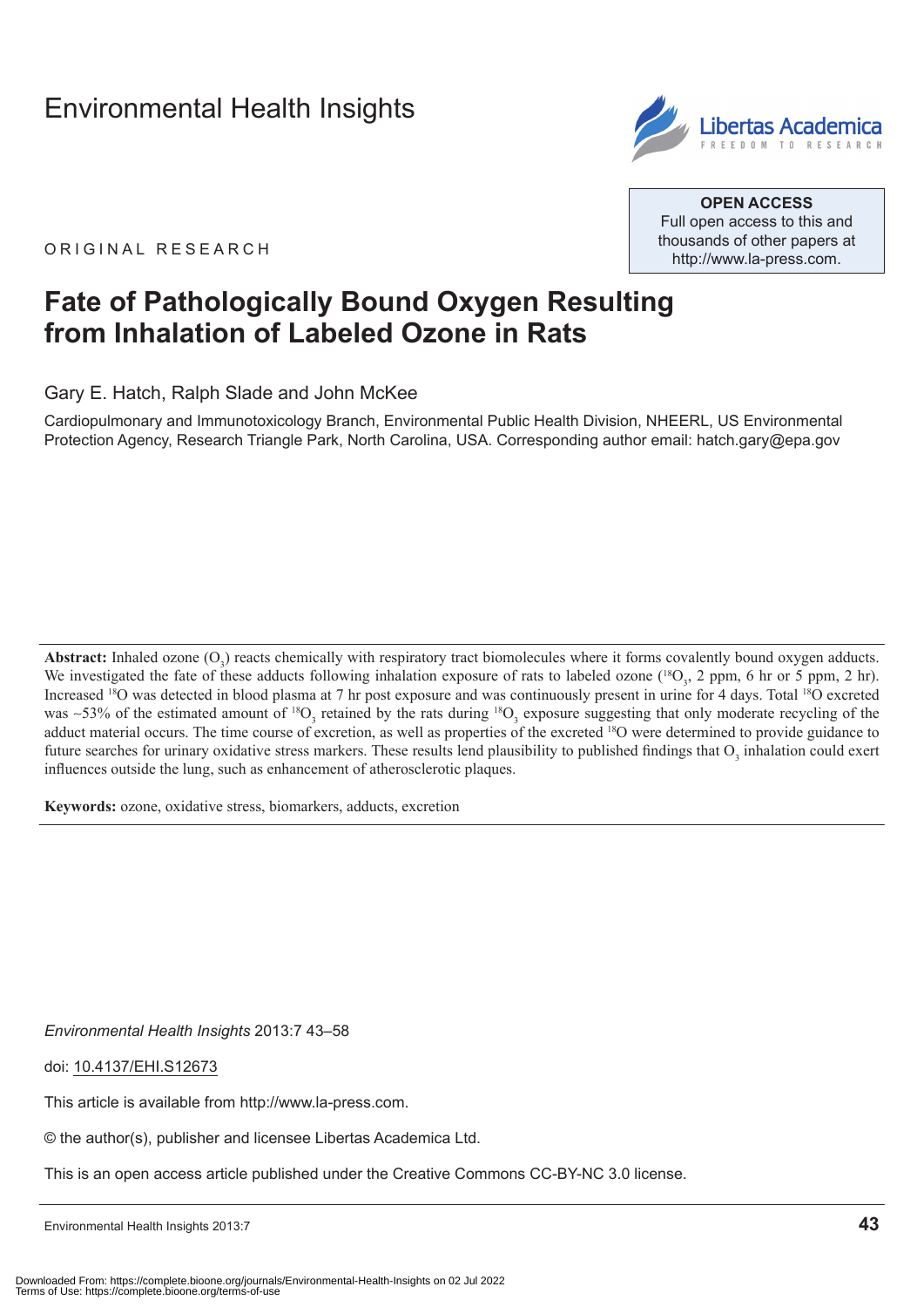## **Introduction**

Ozone  $(O_3)$  pollution of ambient air affects a worldwide population where exposure to  $O_3$  has been shown to be associated with a variety of cardiopulmonary health impairments.<sup>1-4</sup> Due to its low water solubility and high chemical reactivity,  $O_3$  is able to pass through the nose into the lung where it causes injury and forms stable adducts and reactive intermediates such as peroxides, aldehydes and carbonyls.<sup>5,6</sup> These intermediates are believed to be responsible for the reported oxidation of molecules in the blood<sup>7,8</sup> since  $O_3$  itself is so reactive that it is not expected to penetrate beyond the respiratory tract surface.<sup>9,10</sup> Animal studies have shown that  $O_3$  can affect extrapulmonary sites such as enhancement of atherosclerotic plaques and vascular injury in susceptible animals, $11,12$  however, the mechanisms responsible for these effects are unknown.  $O_3$  has been considered to be a good model oxidant for the elucidation of clinical markers of in vivo oxidative stress. A published series of studies in rats showed that some traditional measures of oxidative stress (isoprostanes and malondialdehyde in blood plasma and urine) that were effective markers of  $\text{CCl}_4$ —induced oxidative stress to the liver, were not effective following inhalation of  $O_3$ <sup>13–15</sup>

We embarked on the present study with the goal of tracing the fate of  $O_3$  reaction products that might enter the circulation and be excreted. Our previous studies showed that exposure to  $^{18}O$ -labeled ozone  $(^{18}O_3)$ results in measurable 18O in nasal and bronchoalveolar lavage fluid (BALF), and that the concentration of  $18$ O in BALF is related to the level of injury.<sup>16–18</sup> We hoped to elucidate methods for detection of oxidative stress clinically as well as shed light on the mechanism by which  $O_3$  induces extrapulmonary effects. Relatively high exposure concentrations of  ${}^{18}O_3$  were employed (4–12 fold higher than maximal ambient levels) because we were searching for chemicals in blood and urine after a large dilution from their pulmonary concentration.  $O_3$  at these concentrations induces pulmonary edema in the rats which is detectable as increased total protein in BALF.<sup>16</sup>

## **Methods**

### Animals

Male 60 day old Fischer 344 rats, (Charles River Laboratories, Raleigh, NC) were housed in temperature and humidity controlled rooms (20  $\textdegree$ C–25  $\textdegree$ C,



35%–70% relative humidity) with a 12 hr light/dark cycle (light period =  $06:00$  to 18:00). Standard rat chow (ProLab, Brentwood, MO) and water were provided *ad libitum*. The rats had free access to deionized, reverse-osmosis-treated water and received autoclaved NIH 31 rodent chow (Zeigler Bros., Gardners, PA). All experiments were performed according to the United States Environmental Protection Agency Guidelines for the Care and Handling of Experimental Animals.

# $^{18}O_3$  and  $O_3$  exposures

Rats were exposed to  ${}^{18}O_3$  or  $O_3$  in individual stainless steel wire mesh cages inside a 135 liter Rochester chamber at an airflow rate of  $1.6 \text{ m}^3/\text{hr}$ . Control rats were exposed to filtered room air.  $^{18}O_3$  was generated from  ${}^{18}O_2$  using a corona discharge unit from a commercial NOx monitor (Bendix Corp., Louisburg, WV). Efficiency of conversion from  ${}^{18}O_2$  was approximately 1.5%. This resulted in an excess  $^{18}O_2$  concentration of 130 ppm over a natural abundance background of 400 ppm  $^{18}O_2$  (ambient air contains 0.2%  $^{18}O_2$ ). We have shown previously that this small increase in abundance of  ${}^{18}O_2$  does not result in an appreciable increase in  $^{18}O$  in tissues.<sup>16</sup> Chamber  $O_3$  concentration was monitored with a Dasibi model 1003 AH  $O_3$  monitor (Dasibi Environmental, Glendale, CA). Pre-exposures to unlabeled  $O_3$  were performed similarly.

## Experimental design

Table 1 shows a summary of the five experiments reported here. Experiment 1 employed a lower  $^{18}O<sub>3</sub>$ concentration for a longer time than subsequent experiments. Urine collection times were 07:00–08:00 and 17:00–18:00 for 4 days post  $^{18}O_3$  exposure on all experiments.

In experiment 2, the  ${}^{18}O_3$  exposed rats were divided into two groups and half of the rats were bathed in detergent to remove 18O that could have been present as a reaction product with lipids or proteins on the fur and licked off during the urine collection period. Bathing was done immediately post  $^{18}O_3$  exposure by immersion of rats briefly anesthetized with 5% halothane (Aldrich, Milwaukee, WI) in 0.4 liters of 0.1% sodium dodecyl sulfate. They were then rinsed in warm tap water and dried. A sample of the washing solution was lyophilized and the 18O content of the residue determined. In experiment 3, rats were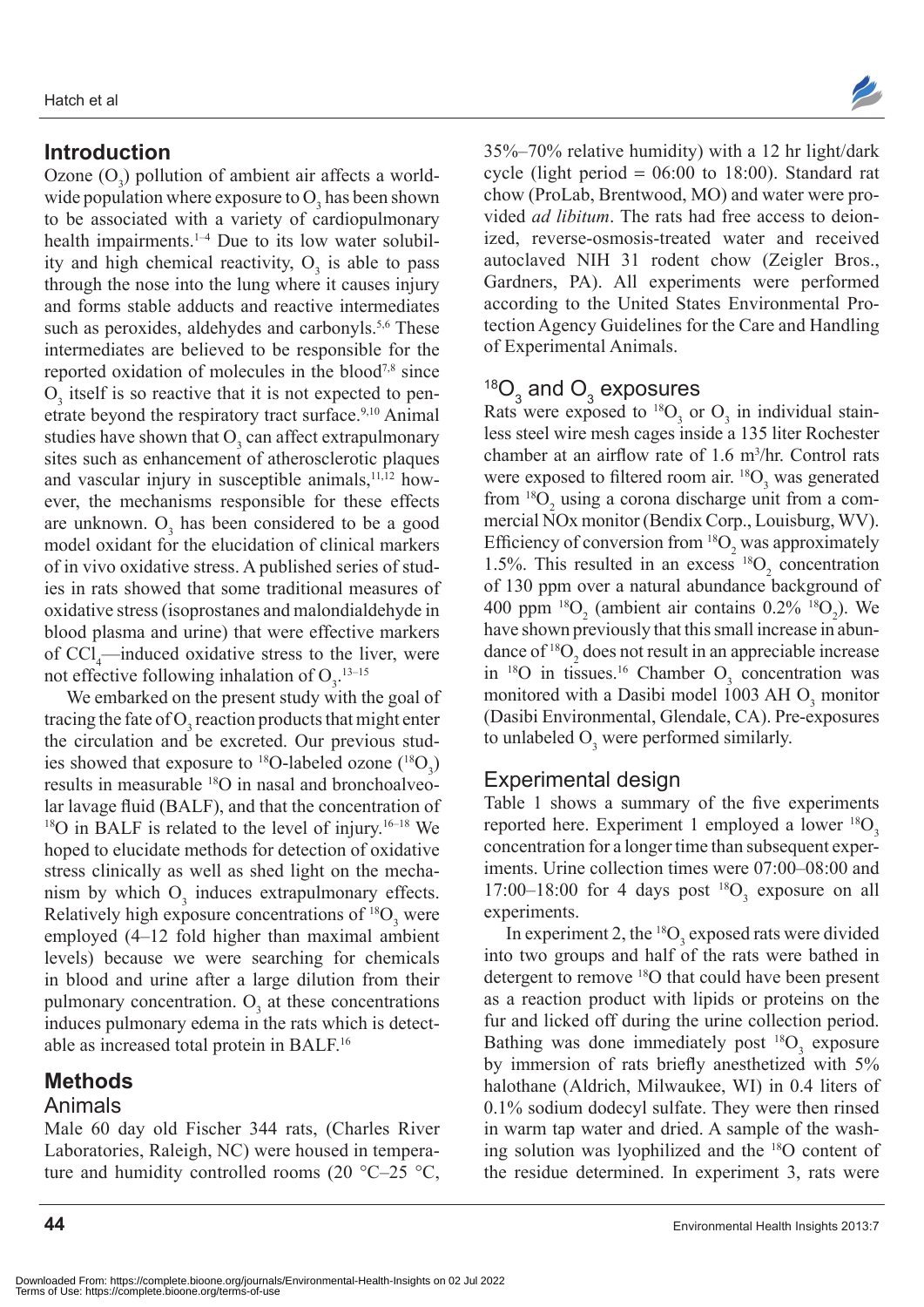| Expt.                    | Purpose                                                                                                                                                                   | posure<br>찣                                                                                                                                                                   | Groups                                                                                                                                                | Comments                                                                                                                                                                          |
|--------------------------|---------------------------------------------------------------------------------------------------------------------------------------------------------------------------|-------------------------------------------------------------------------------------------------------------------------------------------------------------------------------|-------------------------------------------------------------------------------------------------------------------------------------------------------|-----------------------------------------------------------------------------------------------------------------------------------------------------------------------------------|
| $\overline{\phantom{0}}$ | Demonstrate feasibility of detecting<br><sup>18</sup> O <sub>3</sub> reaction products in urine and<br>their molecular weight.                                            | 2 ppm $^{18}O_3$ , 6 hr and air at 09:00–15:00.                                                                                                                               | Urine was collected twice daily<br>for 4 days ( $n = 6$ rats/group)                                                                                   | A sample of urine from each rat<br>content. Urease treatment was<br>$M/N > 500$ fraction which was<br>analyzed separately for 180<br>was dialyzed to retain the<br>also done.     |
| $\mathbf{\Omega}$        | products are of respiratory origin<br>Demonstrate that <sup>18</sup> O <sub>3</sub> reaction<br>rather than licked off the fur.                                           | 5 ppm <sup>18</sup> O <sub>3</sub> , 2 hr and air at<br>08:00–10:00.                                                                                                          | Urine was collected twice daily for<br>were bathed in detergent solution<br>4 days. A separate group of rats<br>$(n = 4 \text{ rats/group}).$         | included urine dry weight protein,<br>albumin, urea, creatinine, and<br>Other measurements made<br>stability to heat.                                                             |
| S                        | pre-exposure to unlabeled O <sub>3</sub> one<br>week before the <sup>18</sup> O <sub>3</sub> exposure.<br>Demonstrate the effect of                                       | Pre-exposure to air, 2 or<br>5 ppm unlabeled $O_3$ for<br>2 hr was followed one<br>week later by exposure<br>of all rats to 5 ppm <sup>18</sup> O <sub>3</sub><br>for $2$ hr. | Urine was collected daily for 4 days<br>from air, 2 and 5 ppm pre-exposed<br>groups ( $n = 6$ rats/group).                                            | Other measurements made<br>weight, urea and creatinine.<br>included urine volume, dry                                                                                             |
| 4                        | Quantify <sup>18</sup> O label in bronchoalveolar<br>lavage fluid (BALF) and in blood<br>following <sup>18</sup> O <sub>3</sub> exposure.                                 | 5 ppm $^{18}O_3$ , 2 hr and air.                                                                                                                                              | Blood was drawn and BALF cells and<br>supernatants collected from separate<br>groups of rats at 2, 7 and 16 hr post<br>$exposure (n = 6$ rats/group). | BALF protein was also measured<br>from loss of the blood-air barrier<br>as an indicator of <sup>18</sup> O <sub>3</sub> induced<br>alveolar injury which resulted<br>of the lung. |
| LO                       | appearance of 18O in urine following<br>intratracheal instillation of BSA or<br>PC pre-labeled in vitro with <sup>18</sup> O <sub>3</sub> .<br>Examine the time course of | Instilled 30 ug of <sup>18</sup> O/rat in<br>14 mg/rat of BSA or PC.                                                                                                          | Urine was collected for 4 days from<br>saline, <sup>18</sup> O-BSA and <sup>18</sup> O-PC rats<br>$(n = 5$ rats/group).                               | Other measurements made<br>weight, urea and creatinine<br>included urine volume, dry                                                                                              |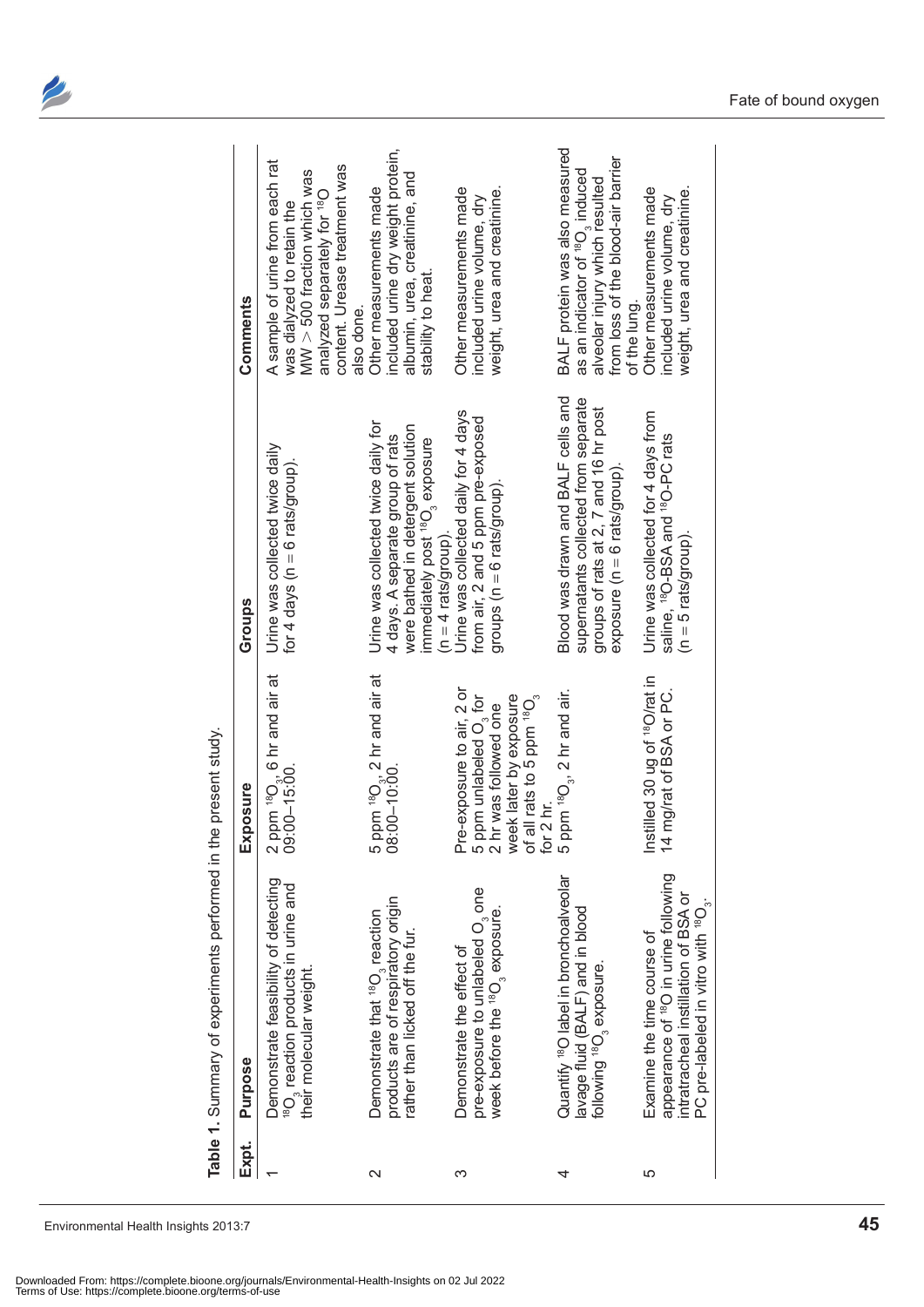pre-exposed a week prior to unlabeled  $O_3$  to determine whether the pre-exposure would affect the subsequent elimination of  $^{18}O$  in the urine. The  $^{18}O$ , exposure involved three groups of rats with differing pre-exposure to unlabeled  $O_3$ .

Experiment 4 examined the quantities of 18O present in blood plasma and BALF. Rats were exposed similar to the urine studies and at 2, 7 and 16 hr post exposure they were anesthetized with pentobarbital (50 mg/kg body weight) and 5 mL of blood was removed from the dorsal aorta proximal to its bifurcation into the common iliac arteries. Immediately following exsanguination, lungs were lavaged with 37 °C saline (30 mL/kg body wt.) as previously described.<sup>19</sup> BALF was centrifuged  $(400 \times g, 15 \text{ min},$ 4 °C) and cell pellets and supernatants assayed for 18O and total protein.

Experiment 5 examined the time course of appearance of 18O in urine following intratracheal instillation of BSA or PC pre-labeled *in vitro* with  $^{18}O_3$  (see details below).

### Urine collection and preparation

Rats were housed individually in 4.4 liter volume (20 cm diam.  $\times$  14 cm high) plastic metabolism cages (Nalge Nunc, Rochester, NY) for seven days prior to exposure for acclimation to the cages. Following exposures to  ${}^{18}O_3$ , rats were returned to the metabolism cages and urine was collected for 4 days. The temperature of the urine collection tubes was maintained at 4 °C by enclosing them in copper tubing through which cooled ethylene glycol was circulated. Urine samples were centrifuged to remove extraneous debris  $(400 \times g, 15 \text{ min}, 4 \degree C)$ , volumes were recorded and the supernatants were removed and stored at −80 °C. In the first two studies, the mg dry weight excreted per hour of urine collection was determined.

### <sup>18</sup>O determination

The main purpose of the study was to examine <sup>18</sup>O concentrations in urine and related tissues of the rats after exposure to  $^{18}O_3$ . All samples for  $^{18}O$  analysis were stored frozen (−80 °C) until lyophilization and then at 4 °C for a maximum of two months. Analysis for 18O content was performed on the dried material as previously described.16 Briefly, ∼0.5 mg of each sample was weighed into a silver cup and subjected to elemental analysis for oxygen content in a Carlo Erba elemental

analyzer (model 1106, Fisions Inc., Danvers, MA and Elemental Microanalysis, Manchester, MA). This analyzer converted all oxygen in the sample to carbon monoxide which exited the analyzer in a helium stream. The effluent of the analyzer was directed by continuous flow through columns where the sample was further oxidized to  $CO_2$  (140 °C,  $I_2O_5$  granules) and a cold trap (−57 °C) to remove formed  $I_2$ . A small capillary stream of the resulting gas was pulled into the vacuum of an isotope-ratio mass spectrometer (model SIRA 10, VG Isogas, Cheshire, UK). The 18O/16O ratio of unknown samples was determined by reference to standards included in each sample run.

## Preparation and intratracheal instillation of 18O-labeled lipid and protein solutions

Egg phosphatidylcholine (PC, Avanti Polar Lipids, Alabaster, AL) was dissolved in chloroform, dried under a stream of  $N_2$  gas, then suspended by sonication in distilled water to achieve a concentration of 100 mg/mL. Bovine serum albumin (BSA) (Sigma, St. Louis, MO) was dissolved in distilled water to 100 mg/mL. Each solution was then exposed to 26 ppm  ${}^{18}O_3$  for 1 hr in 125 mL flasks.  ${}^{18}O_3$  was allowed to flow through a glass tube directly into each solution at a flow rate of 3.9 mL/min. After labeling, samples of each solution were lyophilized and stored at  $-20$  °C. This dry material had stable concentrations of 18O over a ∼1 year period. BSA was labeled to achieve 2.33 mg 18O/g dry wt., and PC was labeled to a value of 2.14 mg  $\rm{^{18}O/g}$  dry wt.

Intratracheal instillations were performed on rats anesthetized with 5% halothane. A 16 gauge cannula was inserted into the trachea after which an 18 gauge cannula attached to a syringe containing the solution to be instilled (0.3 mL of 45 mg/mL BSA or PC) was injected through the 18 gauge cannula into the lungs. This resulted in 31.4  $\mu$ g <sup>18</sup>O (1.7 umoles) per rat for  $^{18}$ O-BSA and 28.9 µg  $^{18}$ O (1.6 umoles) per rat for 18 O-PC (see results of instillations in Table 2). The instillations had no noticeable toxic effect on the rats.

## Dialysis and heat stability of  $18$ O in urine

Dialysis of urine in Expt. 1 was performed by adding a 2.0 mL aliquot of each urine sample to 500 MW cutoff SpectroPor DispoDialyzer® dialysis tubes (Spectrum, Laguna Hills, CA). Urine was dialyzed against 8 liters of distilled water for 24 hr at 4 °C. To determine the

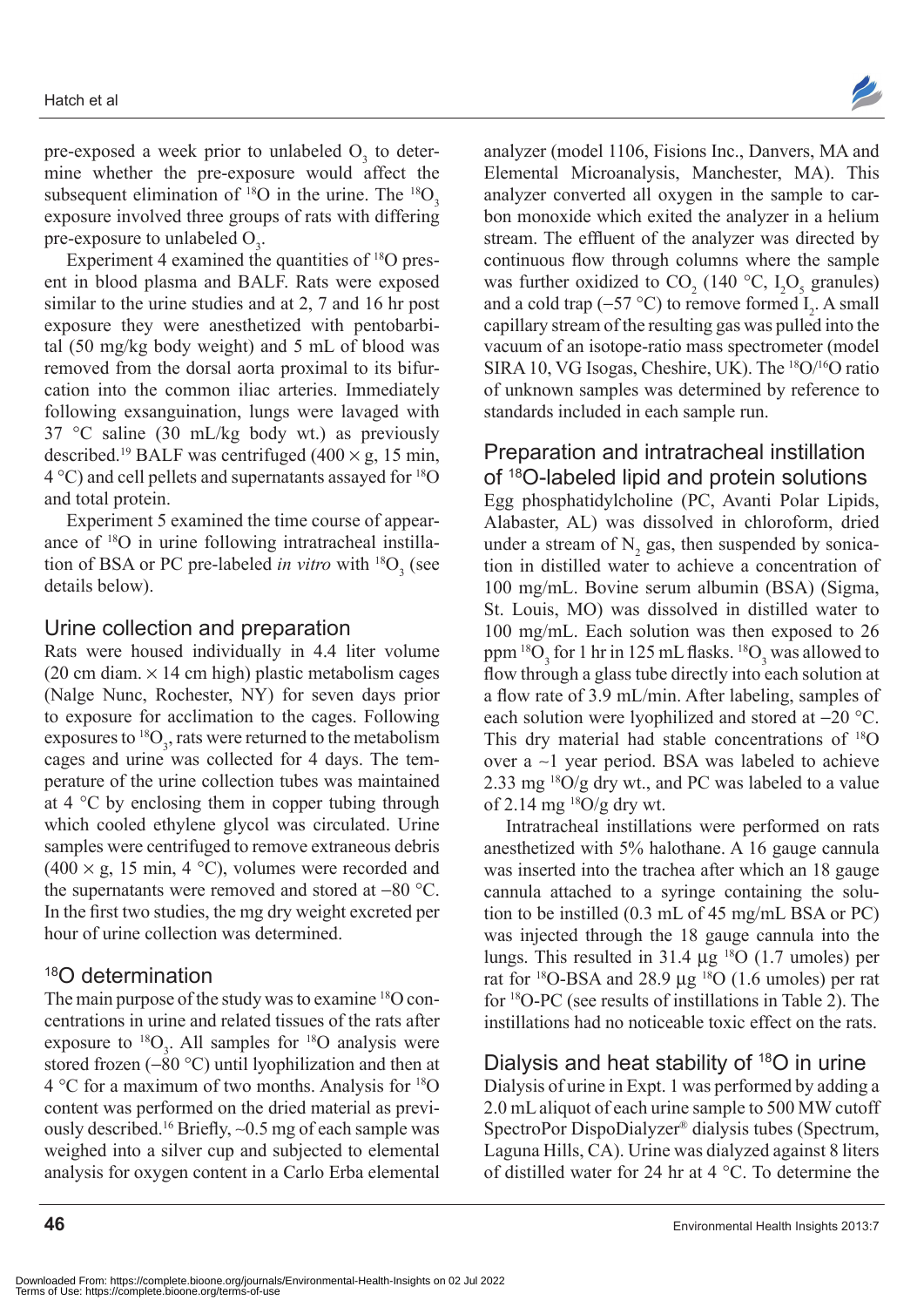

| Treatment                                                                                    | <sup>18</sup> O retained by or instilled<br>into the whole animal    |                      | Measured <sup>18</sup> O in tissue pool |               |                          |
|----------------------------------------------------------------------------------------------|----------------------------------------------------------------------|----------------------|-----------------------------------------|---------------|--------------------------|
|                                                                                              | <b>Method of prediction</b><br>of retained <sup>18</sup> O           | umoles<br>$18O$ /rat | <b>Tissue</b><br>pool                   | umole/<br>rat | Retained/<br>measured, % |
| $^{18}O_3$ , 5 ppm 2 hr                                                                      | Allometric equation and<br>% uptake calculations                     | 4.0                  | Urine                                   | 2.1           | 53                       |
| $^{18}O_3$ , 5 ppm 2 hr                                                                      | Allometric equation and<br>% uptake calculations                     | 4.0                  | <b>BAL</b><br>fluid                     | 0.8           | 20                       |
| <sup>18</sup> O labeled bovine serum albumin<br><sup>18</sup> O labeled phosphatidyl choline | Amount instilled intratracheally<br>Amount instilled intratracheally | 1.8<br>1.6           | Urine<br>Urine                          | 1.0<br>0.2    | 54<br>12                 |

**Table 2.** The levels of retained or instilled <sup>18</sup>O (per rat) following inhalation of <sup>18</sup>O<sub>3</sub> or intratracheal instillation of <sup>18</sup>O labeled protein or lipid: percentage of 18O retained in different tissue pools relative to exposure levels.

heat lability of the 18O label, dried samples of the urine from  ${}^{18}O_3$ -exposed rats were heated for 30 min in a ceramic radiant heater (Omega Engineering, Inc., Stamford, CT) controlled by a rheostat (Superior Electric Co., Bristol, CT) and monitored by thermocouple (Omega type K). After cooling, the samples were again weighed and 18O contents determined.

## Biochemical analyses

Urinary creatinine and urea were determined by coupled enzyme reaction (Sigma Diagnostics, St. Louis, MO). Total protein was analyzed by a Coomassie blue colorimetric method (Pierce Rockford IL). Albumin was analyzed using an immunoprecipitation based kit (DiaSorin, Stillwater, MN). These assays were adapted for use on a Cobas Fara II clinical analyzer (Roche Diagnostics, Branchburg, NJ). Some samples of urine were treated to convert the urea to  $CO<sub>2</sub>$  and NH<sub>3</sub> using urease (Sigma Type III from Jack Beans, final concentration of 1.7 U/mL). Samples were incubated 18 hr at  $4^{\circ}$ C.

## Data analysis

<sup>18</sup>O/<sup>16</sup>O ratios were derived from the mass spectrometer as 'delta values' relative to high and low standards containing known 18O/16O ratios included in each sample run. Delta values of  ${}^{18}O_3$  exposed and air exposed samples were compared to determine whether the  $^{18}O<sub>2</sub>$ exposed samples were elevated (*t*-test, *P* value  $\leq 0.05$ ) above the air exposed samples. In all but experiment 5,  $^{18}O_3$  treated samples were significantly elevated above natural abundance samples. Levels of 18O enrichment due to the  ${}^{18}O_3$  exposures were determined by subtracting the mean natural abundance of 18O (∼0.2 atom%) from all samples. The natural abundance 18O concentration

was obtained from analysis of the same type of samples from air-exposed rats. Units of 18O enrichment were converted from umoles 18O/mole of total oxygen to ug 18O/gram dry weight by use of the mean percentage of oxygen in the dry samples (obtained as output from the elemental analyzer). The 'excess 18O in samples resulting from  ${}^{18}O_3$  exposure' will hereafter be termed simply ' 18O incorporation' or '18O.'

Elemental oxygen and nitrogen content of urine Since the elemental oxygen percentage (%O) of the samples was used in the calculations of <sup>18</sup>O incorporation per gram dry weight (see Methods), we report that %O of the lyophilized urine pooled across collection times was  $21.3\% \pm 0.3\%$  (n = 42). The %N was also measured and averaged  $25.4\% \pm 0.4\%$  $(n = 42)$ . Exposure to <sup>18</sup>O<sub>3</sub> did not significantly affect these percentages. Following dialysis, the urinary % N was reduced to  $10.5\% \pm 0.9\%$ , while the %O was not changed. Following urease treatment of urine %N was reduced by ∼43%.

## **Results**

The following results suggest that  ${}^{18}O_3$  reaction products leave the respiratory tract, pass through the blood and are excreted in the urine. The time course of appearance of the 18O label in blood and urine, as well as the properties of the labeled material are reported.

## Urinary  $^{18}O$  following  $^{18}O_3$  exposure

Experiment 1 results showed that urinary <sup>18</sup>O concentration (per gram of dry weight) was significantly elevated on all 4 days following  ${}^{18}O_3$  exposure (Fig. 1), decreasing from 16 to 7  $\mu$ g <sup>18</sup>O/g dry during this period. Following dialysis to remove material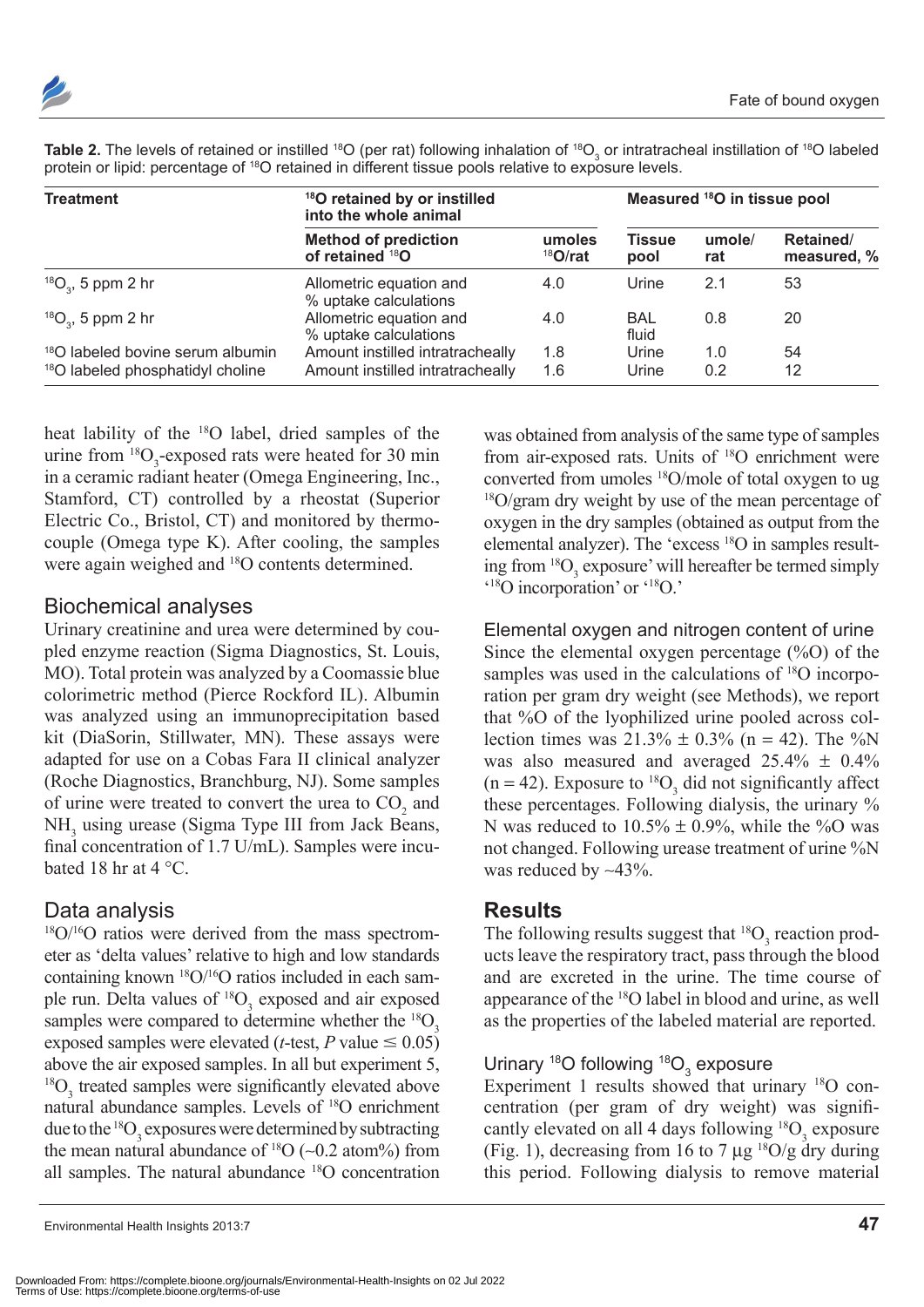



**Figure 1.** The time course of excretion of <sup>18</sup>O in the urine of F344 rats following exposure to <sup>18</sup>O<sub>3</sub> (2 ppm, 6 hr), and the effect of removal molecules <500 MW by dialysis. Excess <sup>18</sup>O was easily detectable in all urine samples for 4 days following the <sup>18</sup>O<sub>3</sub> exposure. Darkened bars represent periods of night time (18:00 to 06:00) in this and subsequent figures. Notes: \*Significantly elevated above natural abundance samples (*P* < 0.05, n = 6 per group); \*significantly elevated above non-dialyzed urine (*P* < 0.05,  $n = 6$ ).

smaller than 500 Daltons, the urine dry weight was reduced to about one fifth of its original value and the 18O concentration was increased ∼60%. Urease treatment caused a ∼50% higher 18O/gram dry weight in the first urine collection sample, however, all later samples showed insignificant changes in <sup>18</sup>O content.

#### Effect of washing the fur

Washing the fur of the rats immediately after the  $^{18}O_3$  exposure did not appear to alter the urinary 18O (Fig. 2). The dried washing solution contained  $~\sim$ 230 ug <sup>18</sup>O (13 umoles of <sup>18</sup>O)/rat or about 5 times the amount recovered in urine.



Figure 2. Time course similar to that shown in Figure 1, but following a higher exposure level for a shorter time (5 ppm, 2 hr) and showing the effect of washing the fur of half of the rats to remove the possible influence of licking <sup>18</sup>O from the fur. Note that the <sup>18</sup>O appeared to be unaffected by the washing step, meaning that the <sup>18</sup>O appears to be of respiratory origin. The amount of <sup>18</sup>O recoverable in the dried wash fluid was ~13 umole/rat or about 5 times the amount excreted into the urine.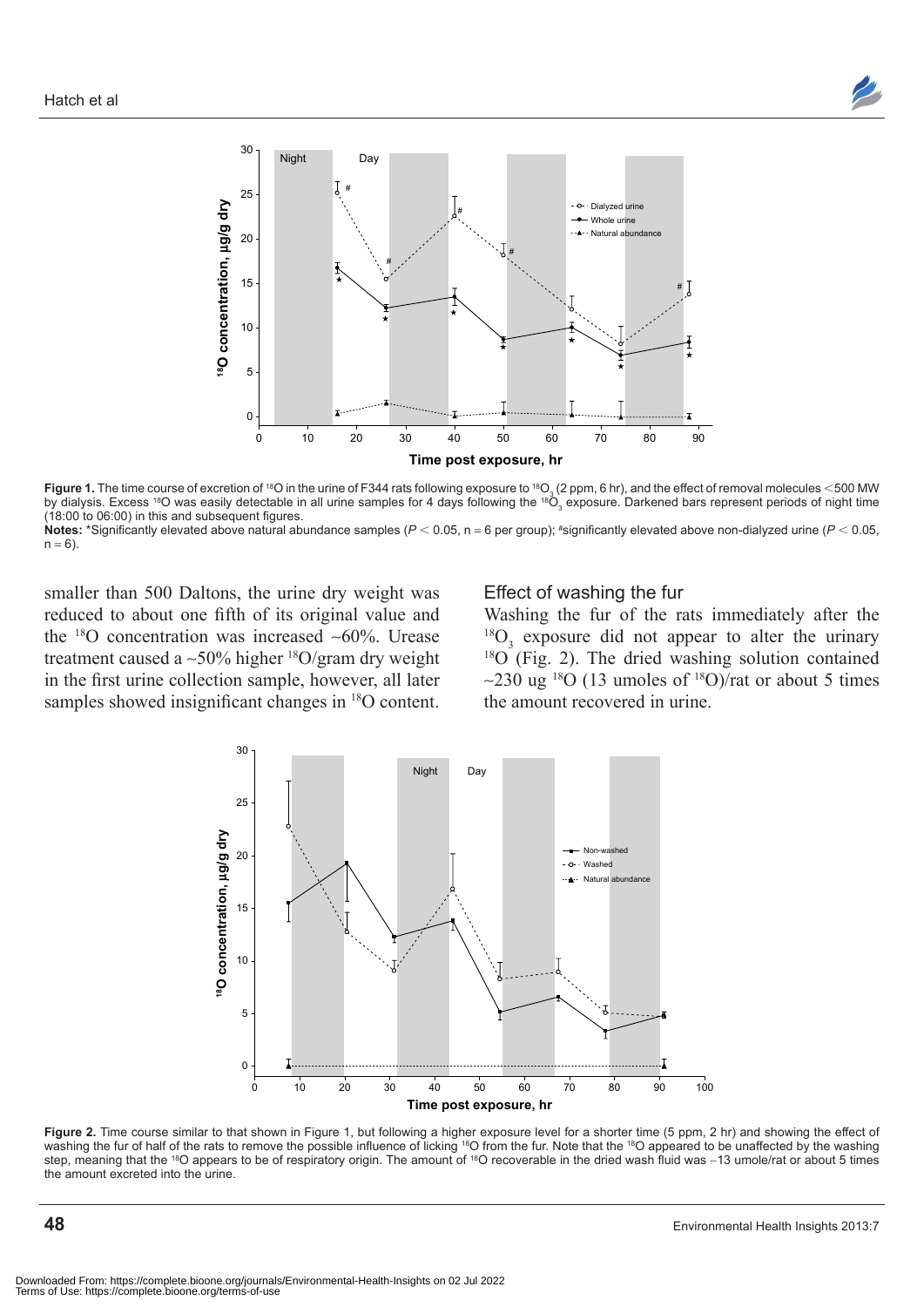

#### Night versus day excretion

In the first three experiments there was a tendency for urine to be more concentrated at the morning collection time than at the evening collection. This created a sawtooth appearance of the time course of  $18$ O disappearance. The possibility that the rate of  $18$ O excreted per hour might also be higher during the night was investigated by obtaining the product of the  $18$ O concentration (per gram dry) and the grams dry weight excreted per hour at the different collection periods. Figure 3 shows the rate of excretion of urine dry weight (mg dry weight per hour) during the times preceding each urine collection period versus the urine collection time. These data seemed to explain the sawtooth pattern of 18O excretion since the excretion rate of dry material was 1.6 to 3.9 fold higher during the night than during the day. There was a visual tendency for higher rates of dry weight excretion at the later times of urine collection in all exposures suggesting that at the early times there was a stress-induced reduction of excretion rates. This reduction in rate was observed in the air exposed and  $^{18}O_3$  exposed, however, it was more prolonged after <sup>18</sup>O<sub>3</sub> exposure (Fig. 3). Thus, both the rate of <sup>18</sup>O excretion and urine dry weight excretion appeared to be higher during the night than during the day.

#### Effect of pre-exposure to O<sub>3</sub>

The possibility that pre-exposure to  $O_3$  might induce an adaptive response measurable by altered excretion of  ${}^{18}O_3$  products was addressed in the third experiment which first exposed rats to air, 2 or 5 ppm  $O_3$  (2 hr) then followed up with a second exposure a week later of all rats to 5 ppm  $^{18}O_3$ . We analyzed the <sup>18</sup>O disappearance curve following  ${}^{18}O_3$  exposure by selecting only the data for the urine collected in the morning. This led to smooth logarithmic washout curves with high R values (Fig. S1). Equations shown on the figures describe the fitted trend lines for the logarithmic decline in  $^{18}$ O over time. Rats pre-exposed to O<sub>2</sub> had a slightly steeper slope and higher Y intercept than the air pre-exposed group, however, these changes were small  $(<17\%)$  and of questionable biological significance.

#### Excreted 18O compared to inhaled and retained  ${}^{18}O_3$

The total amount of <sup>18</sup>O found in urine of rats exposed to  $^{18}O_3$  over the four day collection period was 2.1 µmols (Table 2), and the calculated amount of 18O that should have been retained per rat was 4.0 µmoles (see Supplement A for calculations). Thus, 53% of the amount of <sup>18</sup>O retained by each rat



Figure 3. Rate of urine dry weight excreted (per hour per rat) following exposure to 5 ppm <sup>18</sup>O<sub>3</sub> for 2 hr. Note that the excretion rate was higher during nighttime periods compared to daytime periods and that <sup>18</sup>O<sub>3</sub> exposure appeared to lower the dry weight excretion at the early sampling times.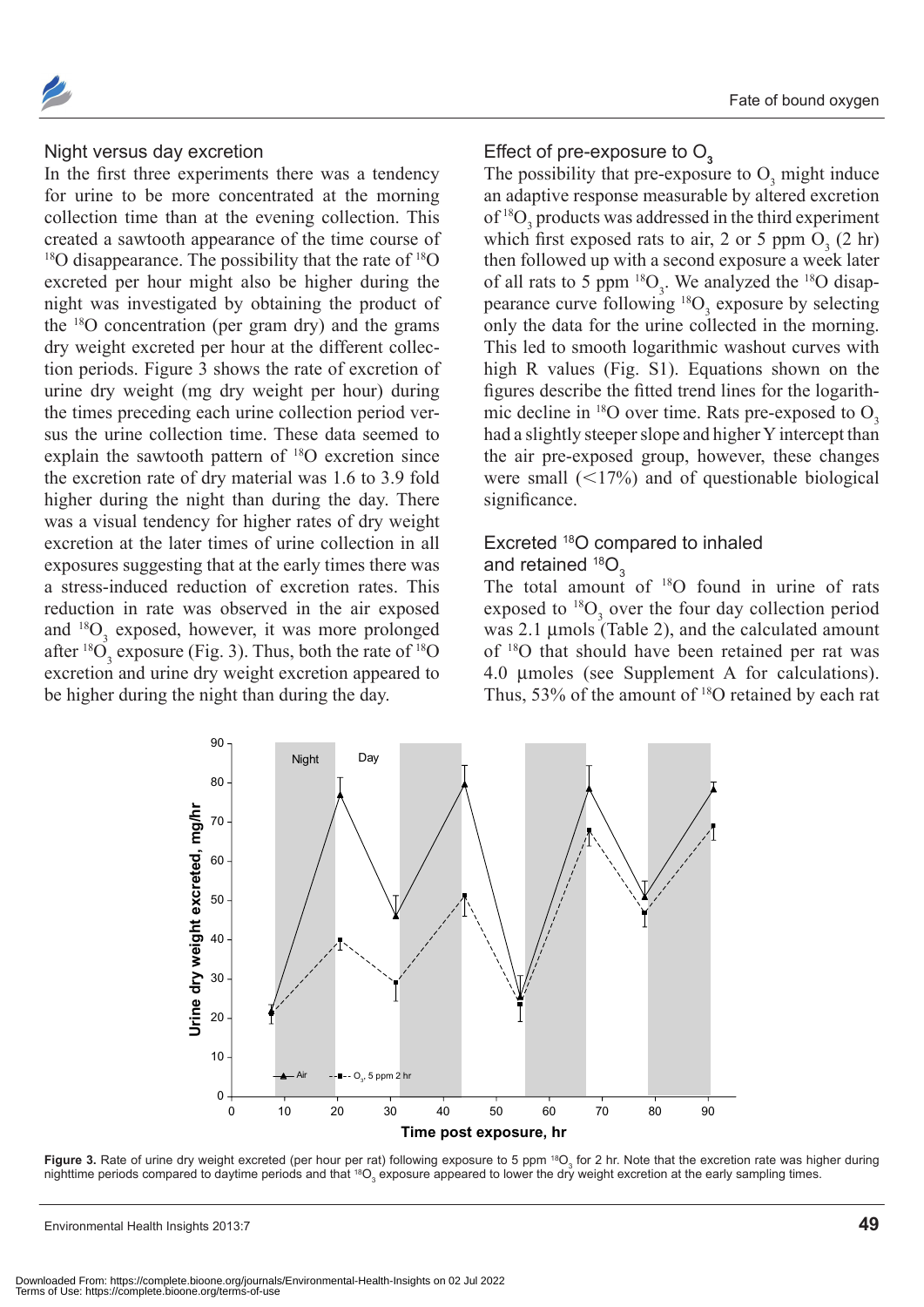

following the  ${}^{18}O_3$  exposure appeared to be excreted into the urine over the four post exposure days (Table 2).

#### <sup>18</sup>O in bronchoalveolar lavage fluid

We compared the quantities of <sup>18</sup>O detected in the BALF supernatants of rats after  ${}^{18}O_3$  exposure with the amounts excreted in urine by performing an experiment in which BALF was collected after exposure to  $^{18}O_3$ . Rats exposed to 5 ppm  ${}^{18}O_3$  (2 hr) showed high levels of BALF extracellular protein (∼3 mg/mL) compared to normal BALF protein levels (∼0.1 mg/mL, Fig. 4). Protein levels decreased ∼30% over 16 hr. 18O concentration in the BALF supernatant was ~150 ug <sup>18</sup>O/g dry and decreased ∼74% over 16 hours (Fig. 4). We estimate that the increase in BALF protein corresponds to about 0.3 mL of plasma leakage into the air spaces of the lung at the 2 hr post exposure time (Supplement E).

#### 18O in blood

The loss over time of <sup>18</sup>O in BALF suggested that there should be a corresponding appearance of 18O in

the blood. We estimated that if all of the 18O present in BALF at 2 hr post exposure (13.8 ug/rat—see Supplement A) were immediately added to the blood plasma, the level of 18O would be ∼24 ug/g dry which is much higher than our measured concentration of ∼1.8 ug/g dry at 7 hr post exposure but not at other times (Fig. 5 and Supplement D). We did not find detectable  $^{18}O$  in red blood cells following  $^{18}O$ , exposure.

### <sup>18</sup>O in urine of rats intratracheally instilled with 18O-PC and 18O-BSA

We investigated the possibility that simple transport of ozonized lipids or proteins from the pulmonary airways might account for the appearance of 18O in blood and urine following  $^{18}O_3$  exposure by intratracheally instilling <sup>18</sup>O PC or <sup>18</sup>O-BSA generated by  $^{18}O_3$  exposure *in vitro*. Amounts of  $^{18}O$  instilled were targeted to be similar to what was achieved following inhalation exposures to  ${}^{18}O_3$  (see Table 2). A small increase in urinary 18O was observed in all <sup>18</sup>O-BSA and 18O-PC instilled rats (Fig. S2). Due to



**Figure 4.** Disappearance of <sup>18</sup>O and total protein from bronchoalveolar lavage fluid (BALF) low speed supernatants following exposure to <sup>18</sup>O<sub>3</sub> (5 ppm, 2 hr). Normal protein concentrations in BALF are ∼0.1 mg/mL and are elevated by <sup>18</sup>O<sub>3</sub> exposure. The amount of <sup>18</sup>O present in the BALF at 2 hr post exposure was about 20% of the amount of  $^{18}O_3$  calculated to be removed from respired air (see Table 2 and Supplement C).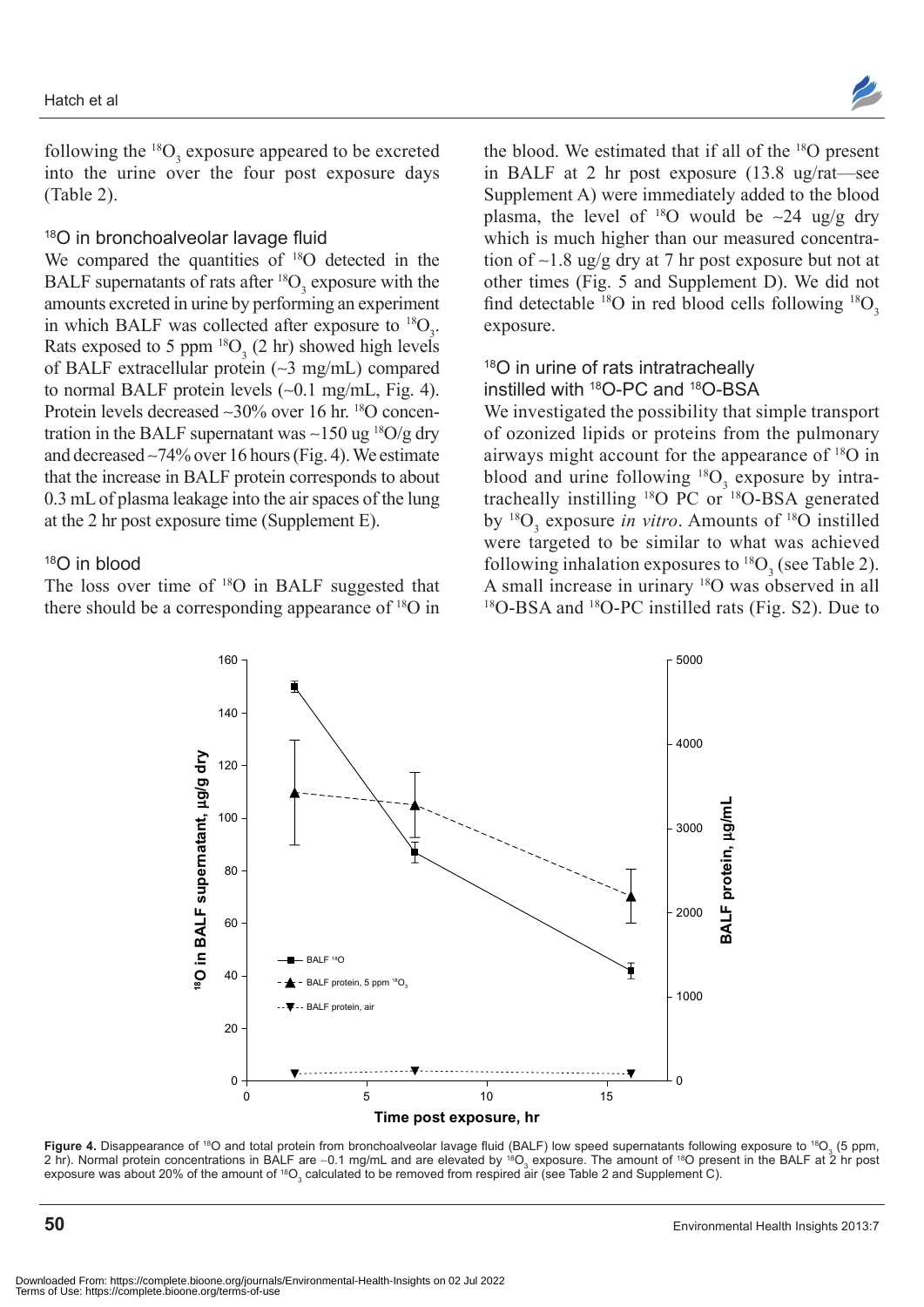



Figure 5. Concentration of excess <sup>18</sup>O in blood plasma from rats breathing 5 ppm  $^{18}O_3$  for 2 hours at 2, 7 and 16 hr post exposure. Significantly elevated plasma 18O was observed at 7 hr post exposure.

problems encountered with the pyrolysis of urine samples, and also to relatively low levels of <sup>18</sup>O detected in these experiments, it was not possible to obtain the desired statistical rigor or to define a clear washout behavior for 18O PC or 18O-BSA. We estimate that ∼12.3% and ∼54% of the instilled <sup>18</sup>O-PC or <sup>18</sup>O-BSA, respectively, was excreted into the urine over the four days of collection (Fig. S2 and Table 2).

#### Biochemical measurements made on urine

In addition to the dry weight of the urine samples, we measured urinary volume, creatinine, urea, total protein and albumin as potential denominators for expressing the 18O found in the urine. We found that urine volumes and dry weights (per day per rat) were correlated and that dry weights were always ∼100 mg/mL of urine. Urinary albumin concentrations were always very low  $(<\frac{6 \text{ ug}}{\text{mL}})$ . Urinary urea showed values of 1000–2500 mg/dL (Fig. S3) and were elevated in both the air and  $^{18}O_3$  exposed rat urine at the early collection times. Urinary creatinine ranged from ∼30–150 mg/dL and showed a similar increase at the first collection times for both air and  $^{18}O_3$  exposed rats. The  $^{18}O_3$  exposed rats had a more prolonged elevation of creatinine and urea levels than the air exposed rats (Fig. S4). Intratracheal instillation of 18O-BSA, 18O-PC and sham saline increased urinary urea and creatinine for the first two days of collection similar to the inhalation exposures to air and  $^{18}O_3$ . There was no difference between the three treatments (data not shown).

#### Heat stability of <sup>18</sup>O in urine

Samples of lyophilized urine from  $^{18}O_3$  exposed rats were heated from 200 °C to 500 °C and remaining weights and 18O contents graphed (Fig. S5). Whereas the sample weights fell off rapidly to ∼40% of the original dry weight as heat was increased to 200 °C, the 18O concentration was unaffected. As temperatures were further raised to 400 °C, <sup>18</sup>O concentration fell to ∼40% of unheated samples while sample weights did not show a further decrease. At 500 °C, both sample weight and <sup>18</sup>O concentration were decreased to ∼20% of unheated values.

### **Discussion**

We report here that the use of  $^{18}O_3$  enabled quantification of the generalized product of  $^{18}O_3$  reactions originating in the respiratory tract in urine and blood. These findings appear to be the first proof that  $O_3$  reaction products leave the respiratory tract, pass through the blood, and are excreted in the urine. They also appear to be the first application of 18O technology to measuring products of oxidative stress in urine. The time course of appearance of 18O in blood and urine, as well as properties of the labeled material provide insights that may be useful in explaining extrapulmonary effects of  $O_3$ . For example, atherosclerotic plaque formation has been shown to be enhanced by  $O<sub>3</sub>$  exposure. It is possible that oxidized proteins and lipids leaving the lung through the pulmonary veins could deposit in the walls of arteries leaving the heart. The detection of <sup>18</sup>O in blood plasma and urine proves that the reaction products of  $^{18}O_3$  pass through the blood; however, the lower-than-expected 18O levels in blood plasma may suggest significant binding of 18O-labeled products to vascular endothelium. Our previous attempts to measure excess 18O in red blood cells have not been successful. The percentage of 18O label excreted over 4 days relative to the amount deposited through inhalation was high (53%) suggesting that little recycling of  ${}^{18}O_3$  reaction product occurs. It also implies that the oxygen addition reactions induced by  ${}^{18}O_3$  are irreversible, damaging, and must be removed. Our finding that pre-exposure of the rats to  $O_3$  one week prior to the <sup>18</sup> $O_3$  exposure did not appear to alter the urinary disappearance curve of 18O suggests that adaptation to the oxidative stress of  ${}^{18}O_3$  does not involve altering the rate of adduct removal.

Downloaded From: https://complete.bioone.org/journals/Environmental-Health-Insights on 02 Jul 2022 Terms of Use: https://complete.bioone.org/terms-of-use

Fate of bound oxygen

Environmental Health Insights 2013:7 **51**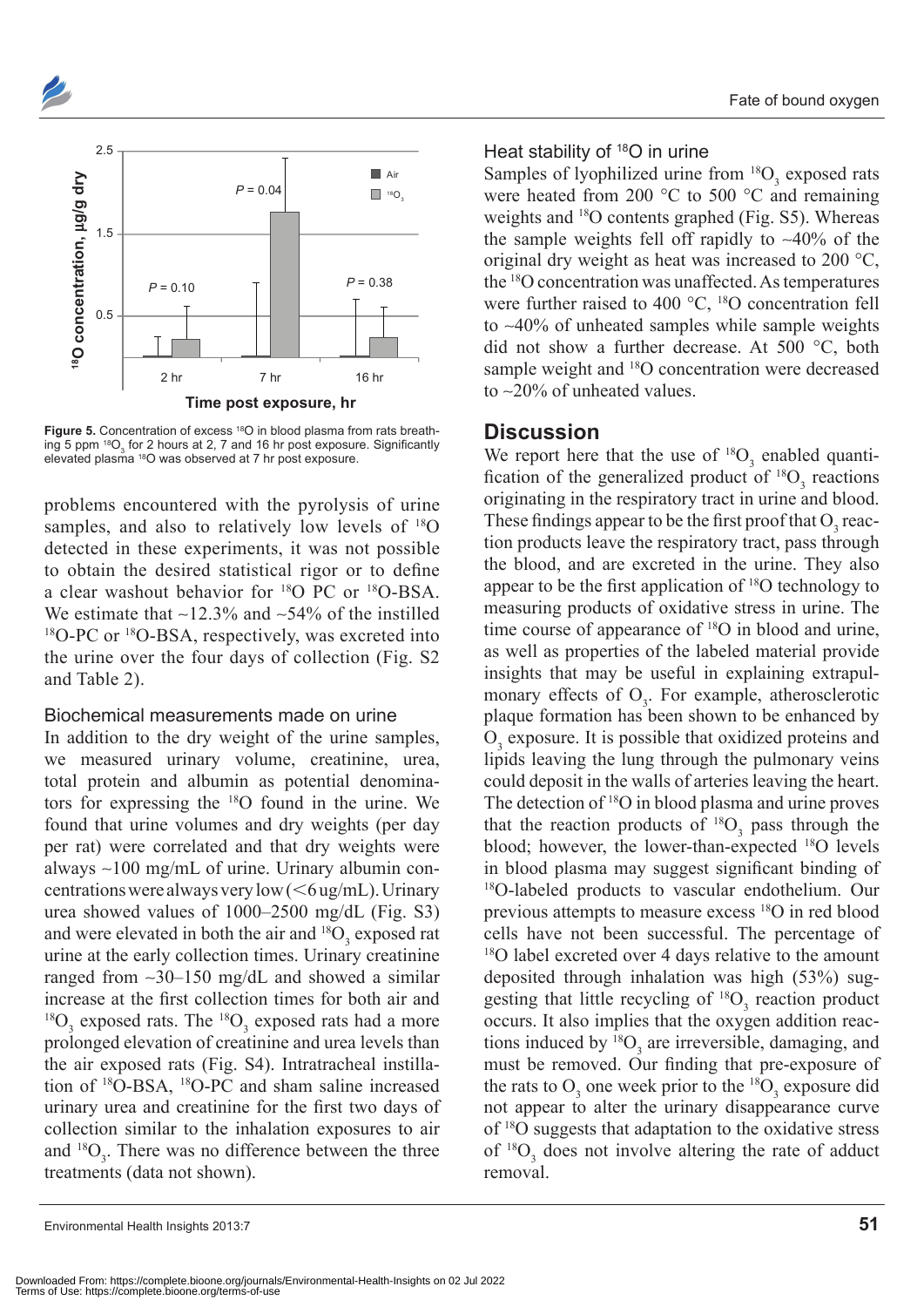Our observation that 18O was relatively heat stable and also enriched in the high molecular weight fraction of the urine might guide future efforts to focus on specific chemical biomarkers. Details about the rates and times of excretion of 18O might simplify and give direction to future urine collection for biomarker measurement. A published series of studies showed that some traditional measures of oxidative stress (isoprostanes and malondialdehyde in blood plasma and urine) that were effective following  $\text{CCl}_4$ —induced oxidative stress to the liver, were not effective following inhalation of  $O_3$  in the rat at the same level of exposure as that employed here.<sup>13-15</sup> Our quantitation of  $^{18}O$  in the blood plasma and urine suggests the possibility of finding other biomarkers that could be more effective in the future.

The 18O label in urine could have originated from injured cells in the lung or vasculature that were replaced by proliferative repair or from simple transport of extracellular 18O-containing adducts of proteins and lipids. If simple transport of the labeled proteins in BALF were to occur, we would have expected to recover in urine about the same amount of 18O that was present in the BALF supernatant fraction. We detected about 1/5th as much 18O in BALF as the estimated  $^{18}O_3$  retained by the rat. This percentage was lower than the percentage of 18O that was excreted into urine (see Table 2 and Supplement C). Most of the 18O present in the BALF was associated with plasma proteins that had leaked into the injured airway lumen during the  ${}^{18}O_3$  exposure because of damage to the air-blood barrier of the lung. Our experiments with intratracheally instilled serum albumin or phosphatidyl choline pre-labeled in vitro by exposure to  $^{18}O_3$  showed that ozonated proteins and surfactant lipid can leave the lung and appear in the urine, however, concentrations detected were lower than expected. Only about 12% of the instilled 18O-PC and 54% of 18O-BSA appeared to be recoverable in the 4 days of urine collection post exposure (Table 2). A previous study instilled <sup>125</sup>Iodine labeled serum albumin into the alveoli and reported transport into the blood minutes following its instillation.20 Previous studies of vascular injections of radiolabeled precursors of surfactant proteins and lipids showed that turnover of surfactant occurs rapidly—on the order of hours—rather than days as we observed here with  ${}^{18}O_3$  reaction products. A high level of recycling of labeled surfactant lipids was also



reported in normal rats<sup>21</sup> in contradiction to the present study where  $^{18}O_3$  reaction products appeared to be in large part excreted. It appears, therefore, that the injured lung may release  $^{18}O_3$  reaction products slowly (over days) in comparison to the normal turnover of proteins and surfactant lipids (over hours). The slow transport of labeled material through the blood or possibly sequestration and slow release of label from the vascular endothelium may explain why it was difficult to detect 18O in blood plasma even though the quantities of 18O passing through the blood are significant (see Supplement D).

It appeared that the elevated levels of urea and creatinine we observed following exposure or intratracheal instillations could have been due to the reduced urinary volumes and dry weights at the early times after exposures. Reduced water and food consumption, along with a concomitant decrease in urine volume excretion often occurs due to stress. The wire mesh exposure cages appear to induce a stress response even in control rats that is manifest as hyperthermia that lasts about  $2 \text{ hr.}^{22}$ 

The present study is limited due its exploratory and descriptive nature. The calculations of percentages of recovered 18O in urine could be affected by estimates of  ${}^{18}O_3$  inhaled and retained by the rats that are based on inexact allometric equations. 18O measurement of tissue samples suffer from four sources of error: (1) preparatory column conditioning, (2) instrument drift, (3) sample memory effects, and (4) dependence on accurate background 18O measurements included in each sample run. $^{23}$  It might be difficult to perform the present study at lower (and less injurious) exposure concentrations of  ${}^{18}O_3$  because our sensitivity of detection of 18O in tissues was at the lower limit. Urine samples showed more variability and difficulties due to column conditioning (possibly related to the presence of inorganics) than plasma samples. Tracing the fate of oxygen using a stable isotope such as  $^{18}O$ , is necessary because radioactive forms of oxygen have extremely short half lives  $(<134$  sec).

In summary, we have shown that  ${}^{18}O_3$  exposure of rats results in pathologically bound oxygen that is excreted into urine over a period of 4 or more days. Our findings suggest that new biomarker molecules specific to ozonized lung tissue could be identified in the future. The demonstrated transport of reaction products of  $O_3$  formed in the lung or in the blood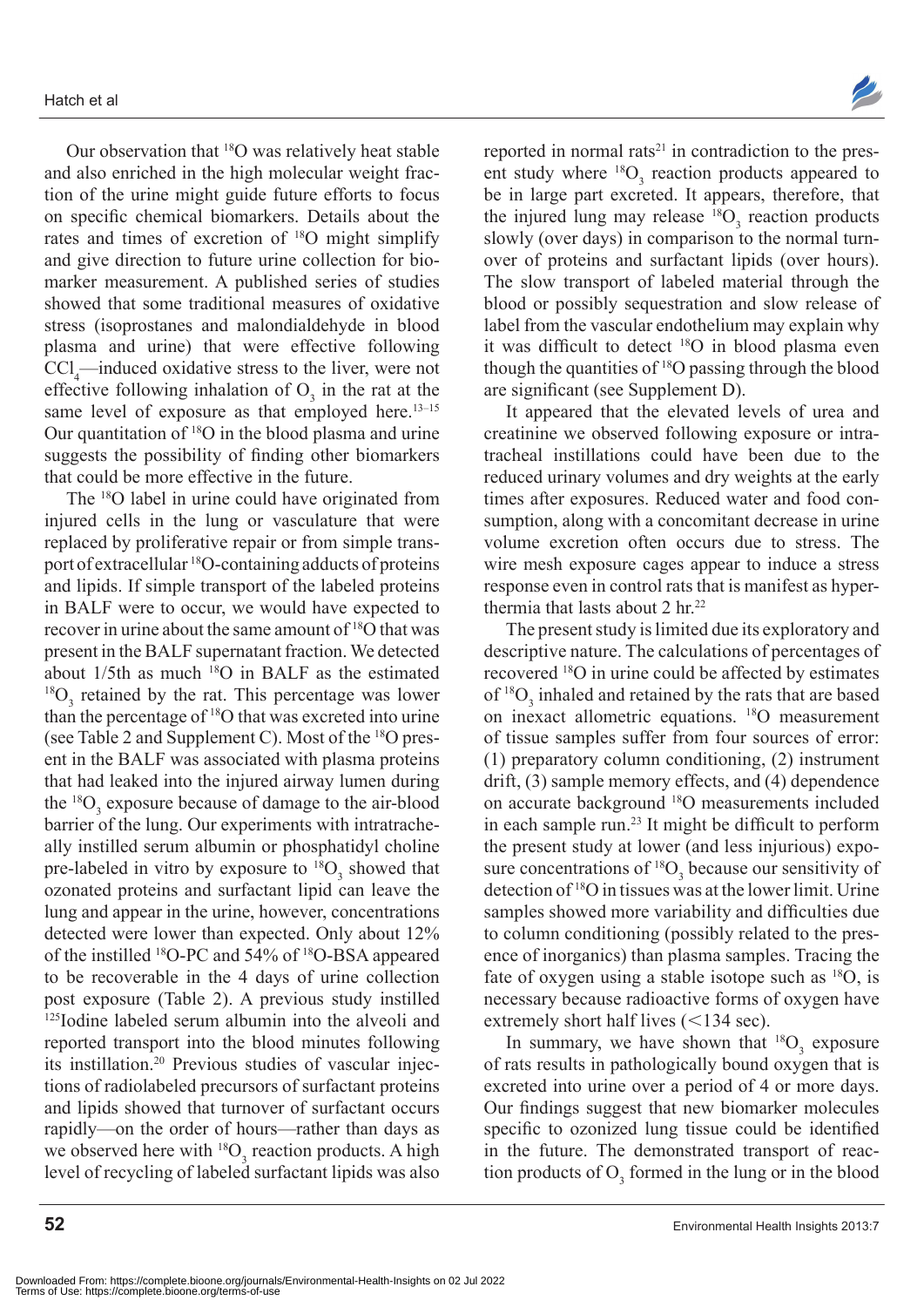

passing through the lung during exposure lends plausibility to published findings that  $O_3$  inhalation could exert influences outside the lung. Future studies should search for  $O_3$  reaction products in the vascular endothelium and investigate the chemical structures of oxidized biomolecules in urine.

## **Acknowledgements**

The authors express appreciation to Drs. Christopher Gordon, Maria Kadiiska and Daniel Costa for review of the manuscript, Tony McDonald and Kay Crissman for assistance with urine collection, James Lehmann for intratracheal instillations, Shirley Henry and Bobby Crissman for assistance with 18O analyses, and Judy Richards for urinary biochemical analyses.

## **Author Contributions**

Conceived and designed the experiments: GEH. Analysed the data: GEH and RS. Wrote the first draft of the manuscript: GEH and RS. Contributed to the writing of the manuscript: RS. Agree with manuscript results and conclusions: GEH, RS and JM. Jointly developed the structure and arguments for the paper: GEH and RS. Made critical revisions and approved final version: GEH, RS and JM. All authors reviewed and approved of the final manuscript.

## **Funding**

The study was performed in-house by the U.S. Environmental Protection Agency.

## **Disclaimer**

The research described in this article has been reviewed by the National Health and Environmental Effects Research Laboratory, United States Environmental Protection Agency and approved for publication. Approval does not signify that the contents necessarily reflect the views and policies of the agency, nor does mention of trade names or commercial products constitute endorsement or recommendation for use.

## **Competing Interests**

Author(s) disclose no potential conflicts of interest.

## **Disclosures and Ethics**

As a requirement of publication the authors have provided signed confirmation of their compliance with ethical and legal obligations including but not limited to compliance with ICMJE authorship and competing interests guidelines, that the article is neither under consideration for publication nor published elsewhere, of their compliance with legal and ethical guidelines concerning human and animal research participants (if applicable), and that permission has been obtained for reproduction of any copyrighted material. This article was subject to blind, independent, expert peer review. The reviewers reported no competing interests.

#### **References**

- 1. U.S. E. P. A. Air quality criteria for ozone and related photochemical oxidants: Integrated Science Assessment. Research Triangle Park, NC2013.
- 2. Devlin RB, Duncan KE, Jardim M, Schmitt MT, Rappold AG, Diaz-Sanchez D. Controlled exposure of healthy young volunteers to ozone causes cardiovascular effects. *Circulation*. Jul 3, 2012;126(1):104–11.
- 3. Ito K, De Leon SF, Lippmann M. Associations between ozone and daily mortality—Analysis and meta-analysis. *Epidemiology*. Jul 2005;16(4): 446–57.
- 4. Bell ML, McDermott A, Zeger SL, Samet JM, Dominici F. Ozone and shortterm mortality in 95 US urban communities, 1987–2000. *Jama-J Am Med Assoc*. Nov 17, 2004;292(19):2372–8.
- 5. Frampton MW, Pryor WA, Cueto R, Cox C, Morrow PE, Utell MJ. Ozone exposure increases aldehydes in epithelial lining fluid in human lung. *Am J Respir Crit Care Med*. Apr 1999;159(4):1134–7.
- 6. Mudway IS, Kelly FJ. Ozone and the lung: a sensitive issue. *Molecular Aspects of Medicine*. 2000;21(1–2):1–48.
- 7. Liu L, Leech JA, Urch RB, et al. A comparison of biomarkers of ozone exposure in human plasma, nasal lavage, and sputum. *Inhal Toxicol*. 1999;11(8): 657–74.
- 8. Foster WM, Wills-Karp M, Tankersley CG, Chen X, Paquette NC. Bloodborne markers in humans during multiday exposure to ozone. *J Appl Physiol*. 1996;81:794–800.
- 9. Pryor WA. How far does ozone penetrate into the pulmonary air tissue boundary before it reacts. *Free Radical Bio Med*. 1992;12(1):83–8.
- 10. Pryor WA, Squadrito GL, Friedman M. The cascade mechanism to explain ozone toxicity—the role of lipid ozonation products. *Free Radical Bio Med*. Dec 1995:19(6):935-41.
- 11. Chuang GC, Yang Z, Westbrook DG, et al. Pulmonary ozone exposure induces vascular dysfunction, mitochondrial damage, and atherogenesis. *Am J Physiol-Lung C*. Aug 2009;297(2):L209–16.
- 12. Kodavanti UP, Thomas R, Ledbetter AD, et al. Vascular and cardiac impairments in rats inhaling ozone and diesel exhaust particles. *Environ Health Perspect*. Mar 2011;119(3):312–8.
- 13. Kadiiska MB, Hatch GE, Nyska A, et al. Biomarkers of Oxidative Stress Study IV: Ozone exposure of rats and its effect on antioxidants in plasma and bronchoalveolar lavage fluid. *Free Radical Biology & Medicine*. 2011 Nov 1, 2011;51(9):1636–42. Epub Jul 2011.
- 14. Kadiiska MB, Gladen BC, Baird DD, et al. Biomarkers of oxidative stress study: Are plasma antioxidants markers of CC1(4) poisoning? *Free Radical Bio Med*. Mar 2000;28(6):838–45.
- 15. Kadiiska MB, Basu S, Brot N, et al. Biomarkers of oxidative stress study V: Ozone exposure of rats and its effect on lipids, proteins, and DNA in plasma and urine. *Free Radical Bio Med*. Aug 2013;61:408–15.
- 16. Hatch GE, Slade R, Harris LP, et al. Ozone dose and effect in humans and rats—a comparison using O-18 labeling and bronchoalveolar lavage. Am J *Respir Crit Care Med*. Sep 1994;150(3):676–83.
- 17. Hatch GE, McKee J, Brown J, et al. Biomarkers of dose and effect of inhaled ozone in resting versus exercising human subjects: comparison with resting rats. *Biomarker Insights*. 2013;8:53–67.

Environmental Health Insights 2013:7 **53**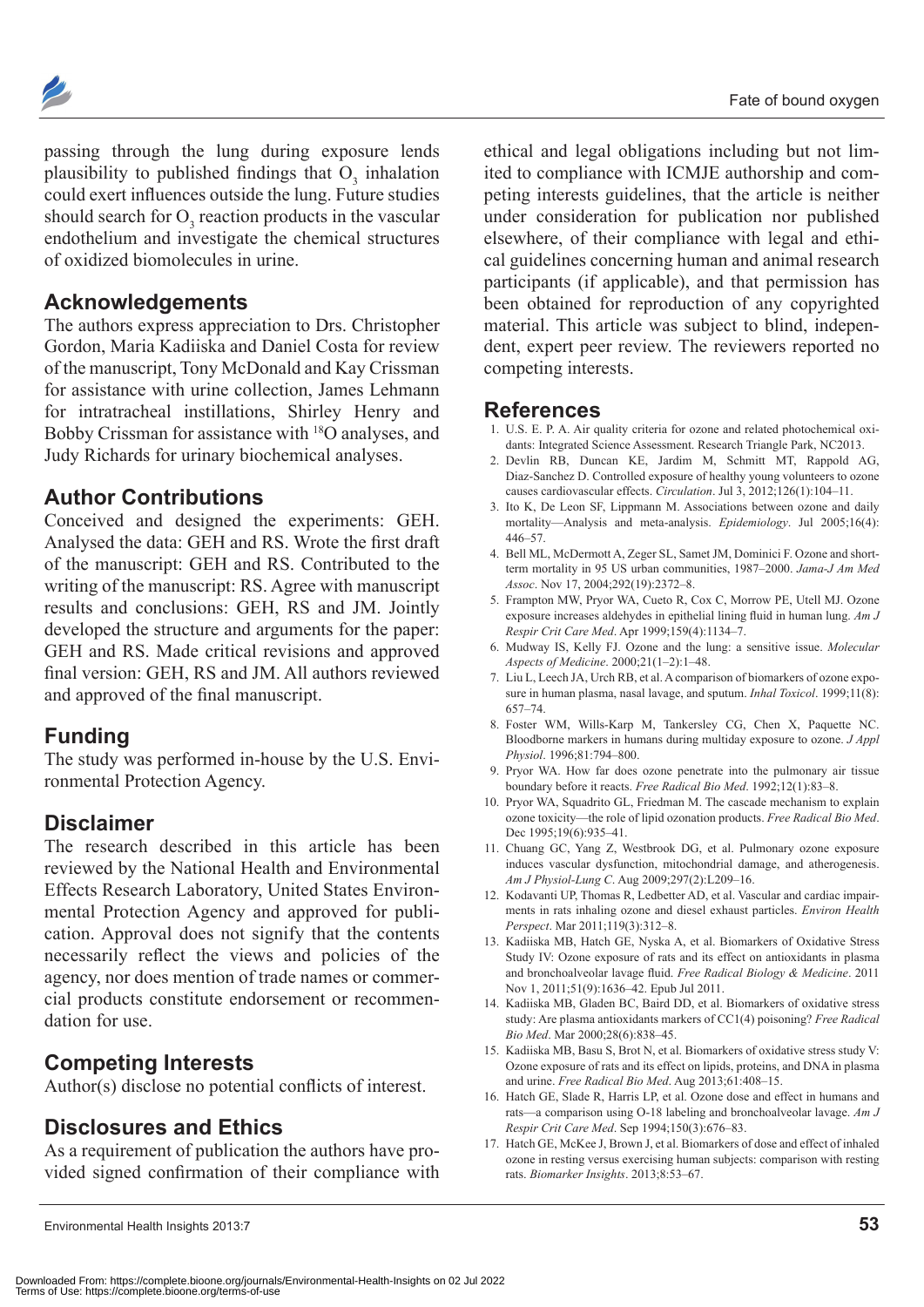

- 18. Gunnison AF, Hatch GE. O3-induced inflammation in prepregnant, pregnant, and lactating rats correlates with O<sub>3</sub> dose estimated by <sup>18</sup>O. Am J Phys*iol*. 1999;276:L332–40.
- 19. Hatch GE, Slade R, Stead AG, Graham JA. Species comparison of acute inhalation toxicity of ozone and phosgene. *J Toxicol Environ Health*. 1986;19(1):43–53.
- 20. Bhalla DK, Mannix RC, Kleinman MT, Crocker TT. Relative permeability of nasal, tracheal, and bronchoalveolar mucosa to macromolecules in rats exposed to ozone. *J Toxicol Environ Health*. 1986;17(2–3):269–83.
- 21. Wright JR, Clements JA. Metabolism and turnover of lung surfactant. *American Review of Respiratory Disease*. Aug 1987;136(2):426–44.
- 22. Gordon CJ, Schladweiler MC, Krantz T, King C, Kodavanti UP. Cardiovascular and thermoregulatory responses of unrestrained rats exposed to filtered or unfiltered diesel exhaust. *Inhal Toxicol*. Apr 2012;24(5): 296–309.
- 23. Santrock J, Hayes JM. Adaptation of the unterzaucher procedure for determination of O-18 in organic-substances. *Analytical Chemistry*. Jan 1, 1987; 59(1):119–27.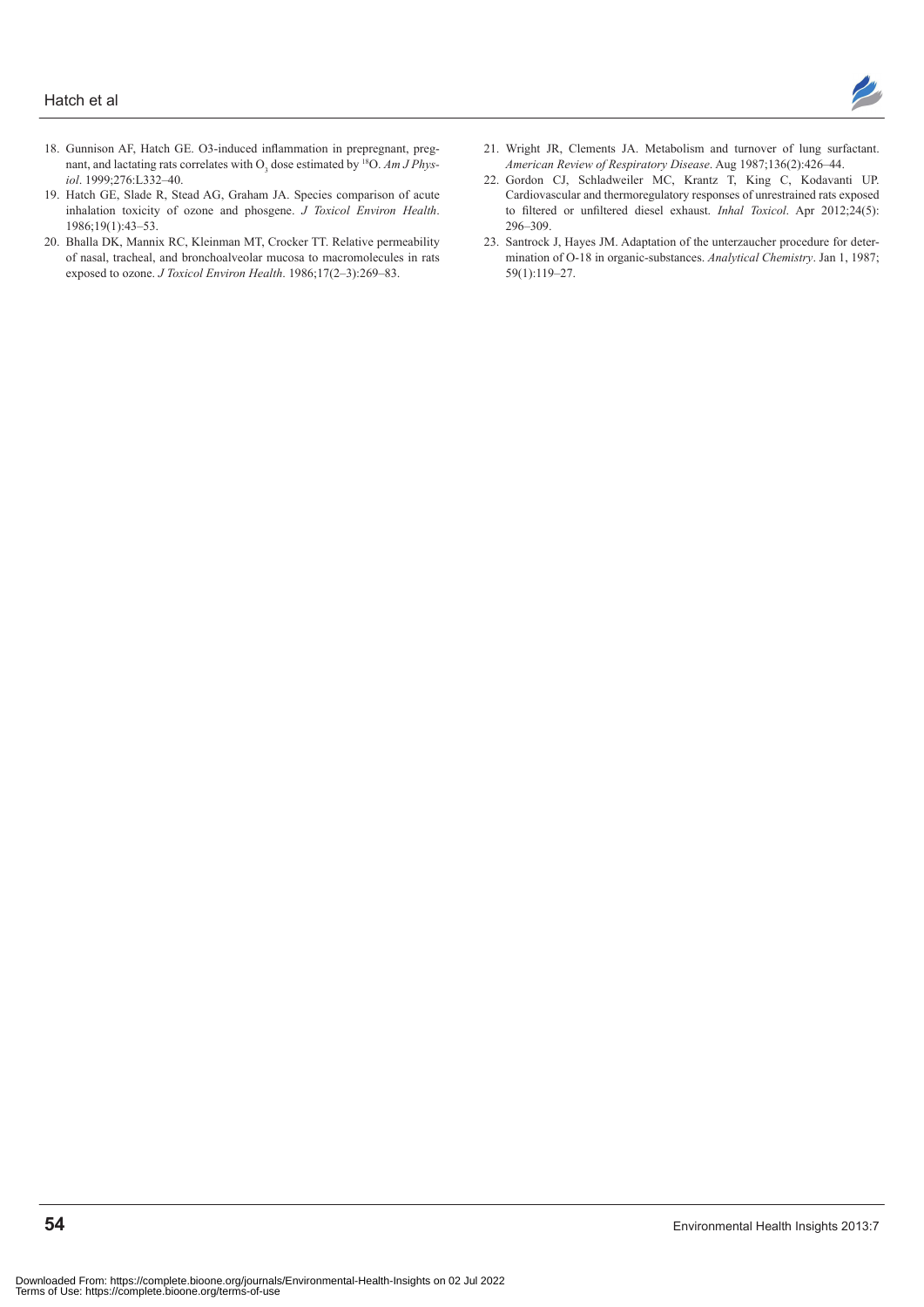## **Supplementary Data**

A. Determining the expected amount of 18O taken up per rat based on  $\mathrm{^{18}O}_{\overline{3}}$  gas uptake In order to estimate the fraction of the inhaled  $^{18}O_3$  that was detectable in urine, we calculated the expected umoles of 18O retained per rat from breathing parameters. Stahl<sup>1</sup> derived the following allometric relationship to estimate minute ventilation (Ve) across several animal species:  $379 * M^{0.8}$  where  $M =$  mass in kg and Ve has the units of mL/min. In the present study, the average mass of the rats was 0.224 kg; therefore, Ve = 379 (0.224<sup>0.8</sup>) = 115 mL/min. The fractional uptake of  $O_3$  by rats has been reported as  $47\%$ <sup>2</sup> Multiplying 5 mL of gaseous  $^{18}O_3/10^6$  mL (5 ppm  $^{18}O_3$ ) by the Ve of 115 mL/min/rat, and by 120 minutes/exposure, and by the fractional retention of  $O_3$  by the rat of 0.47 gives the value of 0.032 mL of pure gaseous  ${}^{18}O_3$  taken up per rat which equals a molar value 1.3 umoles of  ${}^{18}O_3$  (using 41 umoles/mL of any gas at 25 °C). This molar quantity of  ${}^{18}O_3$  yields  $1.3*3 = 4.0$  moles of <sup>18</sup>O retained per rat. Note: some of our studies show that wire mesh exposure chambers induce a higher  $(+18\% - 27\%)$  Ve than what is estimated by the Stahl, 1967 equation.<sup>3</sup>

### B. Determining the total amount of <sup>18</sup>O excreted in urine per rat in four days

We multiplied the micrograms of <sup>18</sup>O per gram dry weight of urine solids by the grams dry weight of urine solids per rat in each sampling period. The amounts of 18O per rat that were present in the urine in each sampling period were added together to yield the total per rat assuming that each voided quantity was independent of the previous one.

## C. Determining the amount of 18O per rat in BALF following  $^{18}O_3$  exposure

The sample of BALF taken at 2 hr post exposure was assumed to contain the entire protein and 18O label of the rat BALF, with subsequent sampling times irrelevant because they were derived from the same initial quantity. We multiplied the micrograms of 18O per gram dry weight of BALF solids by the grams dry weight of BALF per rat to obtain the micrograms of <sup>18</sup>O per rat. To obtain the grams dry weight of BALF solids we added the saline used for BALF (8.5 mg NaCl/mL) to the BALF protein (∼3 mg/mL) which gives 11.5 mg of dry weight per mL (we ignored the mg of lipid and of cells in the BALF because their contribution was small  $(< 0.2$  mg/mL). Multiplying the dry weight/mL by 8 mL instilled, we obtain 92 mg of dry weight in BALF per rat. At 150 ug 18O/gram dry weight in the BALF supernatant (see Fig. 4), we would have 13.8 ug of 18O (or 0.8 umoles of 18O)/rat or ∼20% of that retained by the rat (see above and Table 2).

### D. Determining the plasma concentration of <sup>18</sup>O if all of the BALF or intratracheally instilled 18O was suddenly added to it

The blood volume per rat would be ∼14.4 mL based on the formula  $65.6 \, M^{0.98}$ <sup>1</sup> and a body weight of 0.224 kg. Blood plasma volume is about half the blood volume or 7.2 mL. Blood plasma is ∼8% dry weight. Thus, dry blood plasma/rat would be ∼0.58 g. <sup>18</sup>O/rat in BALF supernatant (see above) if added to blood plasma would result in  $13.8 \text{ ug }^{18}O/0.58 \text{ g}$ dry or  $23.8$  ug  $\frac{18}{9}$  dry plasma. This value is much higher than the measured value at 7 hr post exposure of ∼1.8 ug/g dry. In a similar manner, the rapid addition of 18O-BSA or 18O-PC into blood plasma should result in 32.4 ug 18O/0.58 g dry or ∼56 ug/g dry or 28.8 ug <sup>18</sup>O/0.58 g dry or ~50 ug <sup>18</sup>O/g dry—much higher than the measured value of ∼2–4 ug 18O/g dry (see Fig. S2).

## E. Determining the volume of blood plasma leaked into the pulmonary airways by  $^{18}O_3$  exposure

Rats achieved a BALF protein level of ∼3 mg/mL after 2 hr of 5 ppm  $^{18}O_3$  exposure which compares to a normal background level of 0.1 mg/mL. Thus, BALF contains an excess of 2.9 mg/mL  $\times$  8 mL of instilled saline/rat. Rat blood plasma contains about 6% protein (60 mg/mL). Protein/rat leaked would be  $2.9 \times 8 = 23.2$  mg, and volume of plasma leaked would be  $23.2/60 = 0.39$  mL of blood plasma.

Environmental Health Insights 2013:7 **55**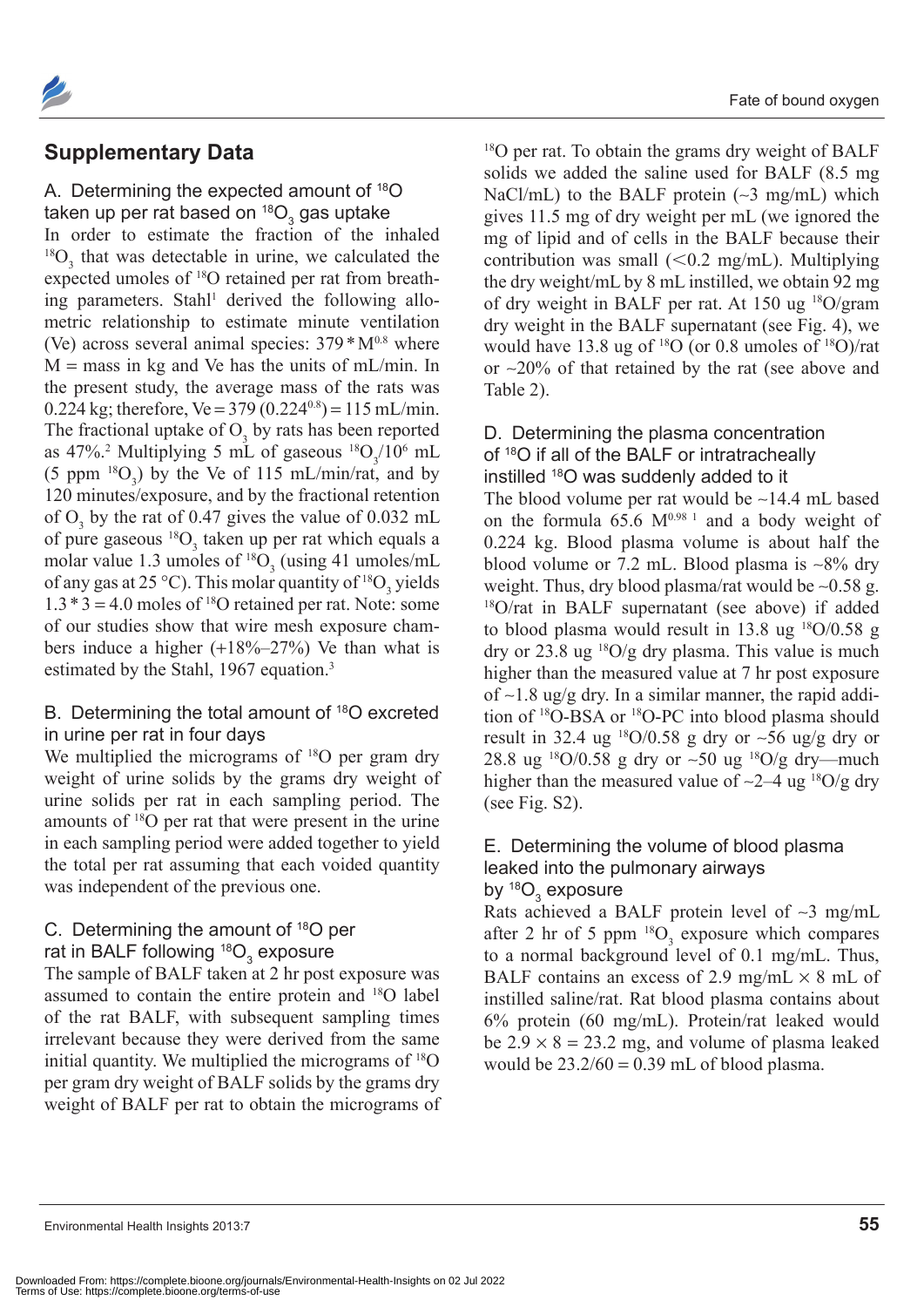



**Figure S1.** Effect of a pre-exposure to O<sub>3</sub> (5 ppm, 2 hr) one week previous to an exposure to <sup>18</sup>O<sub>3</sub> (5 ppm, 2 hr). Mean values of <sup>18</sup>O concentration taken at the morning time were plotted along with their respective equations and R values of logarithmic trend lines. Note that the pre-exposure had a minimal effect on the washout curve of 18O in the urine.



Figure S2. Levels of <sup>18</sup>O measured in urine following intratracheal instillation of bovine serum albumin or phosphatidyl choline that had been pre-labeled with <sup>18</sup>O by in vitro bubbling of <sup>18</sup>O<sub>3</sub> through the solution. See Table 2 for estimation of <sup>18</sup>O recovery in urine. We were unable to perform the usual statistical analysis of the delta values on these samples because of drift encountered in the natural abundance samples. Therefore, the enrichments were calculated from the single most relevant natural abundance measurement.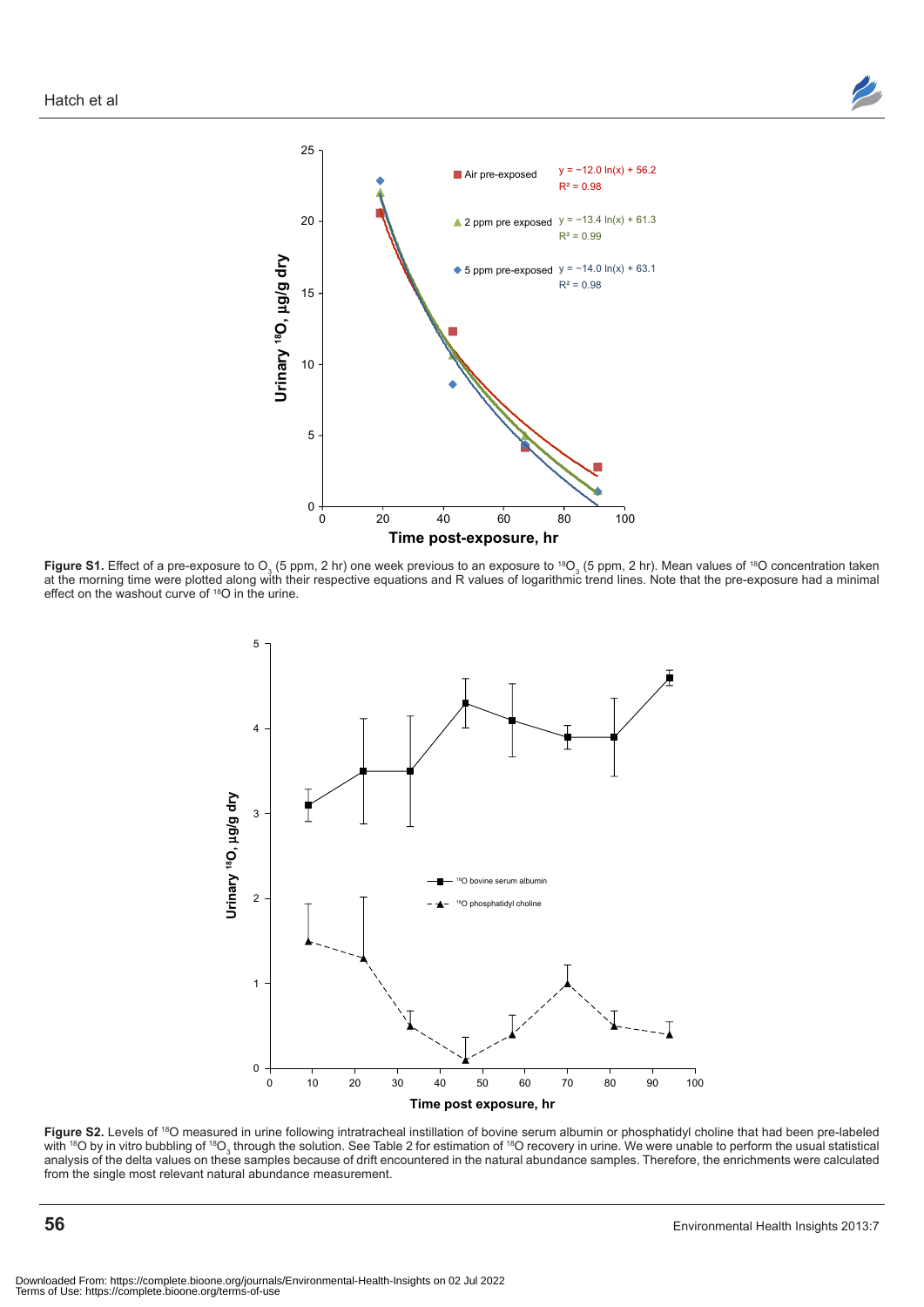

**Figure S3.** Urinary urea concentrations of rats pre- and post exposure to <sup>18</sup>O<sub>3</sub>, 5 ppm, 2 hr. Exposure to both air and <sup>18</sup>O<sub>3</sub> resulted in more concentrated urine due apparently to stress induced by individual housing in wire mesh exposure cages.



**Figure S4.** Urinary creatinine concentrations of rats pre- and post exposure to <sup>18</sup>O<sub>3</sub>, 5 ppm, 2 hr. Effects are similar to those seen with urea in the previous figure.

Environmental Health Insights 2013:7 **57**

 $\mathcal{L}_{\mathcal{A}}$